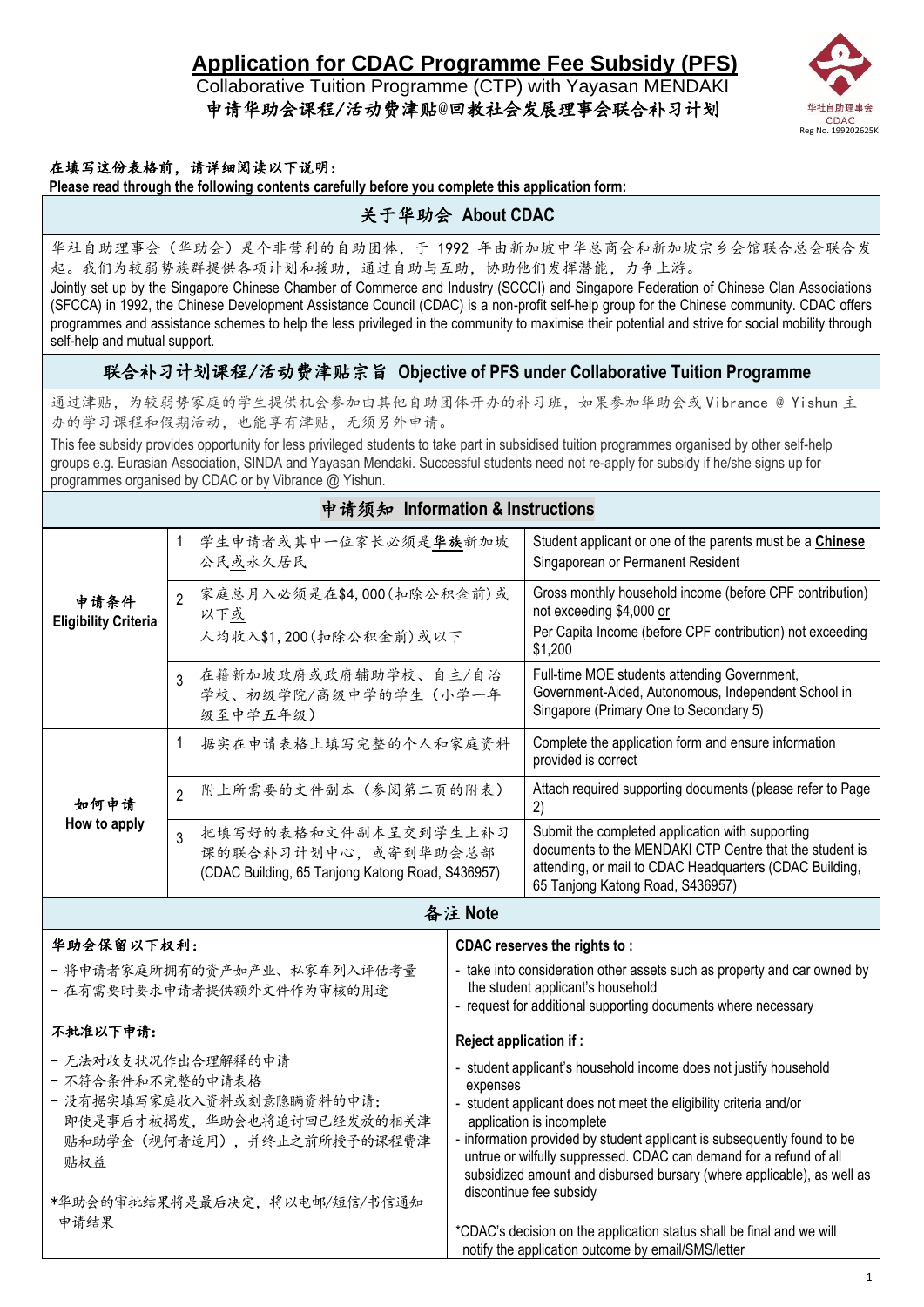# **Application for CDAC Programme Fee Subsidy (PFS)**

Collaborative Tuition Programme (CTP) with Yayasan MENDAKI 申请华助会课程/活动费津贴@回教社会发展理事会联合补习计划



|                | 需要呈交的文件 Submission of Required Documents<br>提交的文件副本必须与原件一致,不得遗漏任何信息,也不能对文件内容作任何修改<br>Supporting documents must not omit any information or be altered |                                                                                                                                                |                                                                                                                                                                                                                                                                                                                                                                         |  |  |  |
|----------------|-------------------------------------------------------------------------------------------------------------------------------------------------------|------------------------------------------------------------------------------------------------------------------------------------------------|-------------------------------------------------------------------------------------------------------------------------------------------------------------------------------------------------------------------------------------------------------------------------------------------------------------------------------------------------------------------------|--|--|--|
|                |                                                                                                                                                       | 同住家庭成员的所需文件<br>Supporting Documents to be submitted (required for all family members in the same household)                                    |                                                                                                                                                                                                                                                                                                                                                                         |  |  |  |
| 1              | 出生证1身份证(复印前后两面,如适用)<br>准证 / 探访准证                                                                                                                      | 每一位家庭成员的出生证 / 身份证 / 新加坡公民证书 / 永久居民入境                                                                                                           | Birth Certificate / NRIC (to photocopy front and back, where<br>applicable)<br>Birth Certificate (BC) / NRIC / Certificate of Singapore Citizenship /<br>Re-entry Permits / Visit Pass of all family members                                                                                                                                                            |  |  |  |
|                |                                                                                                                                                       | 工作性质/收入文件<br><b>Job Nature / Income Documents</b>                                                                                              |                                                                                                                                                                                                                                                                                                                                                                         |  |  |  |
| $\overline{2}$ | 受聘员工<br><b>Under Company Employment</b>                                                                                                               | ·最近3个月的薪金单或最近12个月的<br>公积金缴交记录<br>(* 新受聘员工须呈交受聘书)                                                                                               | • Latest 3 months payslips or CPF Contribution History for the last<br>12 months<br>(* Newly employed worker to submit Letter of Employment)                                                                                                                                                                                                                            |  |  |  |
|                | 自雇人士/德士、私召车<br>司机/自由业者/散工<br>Self-employed / Freelancer /<br>Odd-jobber / Taxi & Private-<br>hire car driver                                          | • 最近12个月的公积金缴交记录<br>· 最新的估税通知书 / 表格 B-总税务单 /<br>表格 C-S/C 税务单/无须报税通知书<br>• 请在表格第6页 Section F 声明目前的收<br>$\lambda$<br>• 最近3个月的每周综合收入结单(私召<br>车司机) | • CPF Contribution History for the last 12 months<br>• Latest IRAS Notice of Assessment / Form B Consolidated<br>Statement / Form C-S / C Statement / "No Filing of Income Tax<br>Return" Notice<br>• Declare income in Section F under page 6 in the application form<br>• Latest consolidated weekly pay statement for the last 3 months<br>(Private Hire Car Driver) |  |  |  |
|                | 佣金制<br>(如房屋中介/保险从业员/<br>财务规划员)<br>Commission-based<br>(eg. Property Agent / Insurance<br>Agent / Financial Planner)                                   | • 最近12个月的公积金缴交记录<br>· 最新的估税通知书 / 表格 B-总税务单/<br>表格 C-S/C 税务单/ 无须报税通知书<br>•请在表格第6页 Section F 声明目前的收<br>$\lambda$<br>• 最近12个月的佣金结单                | • CPF Contribution History for the last 12 months<br>• Latest IRAS Notice of Assessment / Form B Consolidated<br>Statement/ Form C-S / C Statement / "No Filing of Income Tax<br>Return" Notice<br>• Declare income in Section F under page 6 in the application form<br>• Latest commission statement for the last 12 months                                           |  |  |  |
|                | 18-67 岁没有就业的家庭成<br>员(25岁以下的全职学生<br>除外)<br>Unemployed family members<br>aged 18 - 67 (except full-time<br>students aged 25 and below)                  | • 最近12个月的公积金缴交记录<br>•请在表格第6页 Section E 声明                                                                                                      | • CPF Contribution History for the last 12 months<br>• Please declare in Section E under page 6 in the application form                                                                                                                                                                                                                                                 |  |  |  |
|                | 其他的文件(如适用)<br>Other documents (if applicable)                                                                                                         |                                                                                                                                                |                                                                                                                                                                                                                                                                                                                                                                         |  |  |  |
| 3              | • 离婚判决书<br>•裁员/解雇/减薪通知书<br>• 医生证明书/文件<br>• 拖欠的账单<br>•死亡证书<br>•监狱探访卡/入狱通知书                                                                             | •借贷或欠款单据、银行贷款(不包括通过公积金偿还的房贷)                                                                                                                   | • Interim / Final Judgement of Divorce<br>• Retrenchment / Termination letter / Notice of Pay Reduction<br>• Medical letter / documents<br>• Outstanding bank loan (exclude housing loan payable via CPF)<br>• Outstanding bills<br>• Death certificate<br>• Prison visit card / Notification from Singapore Prison Service                                             |  |  |  |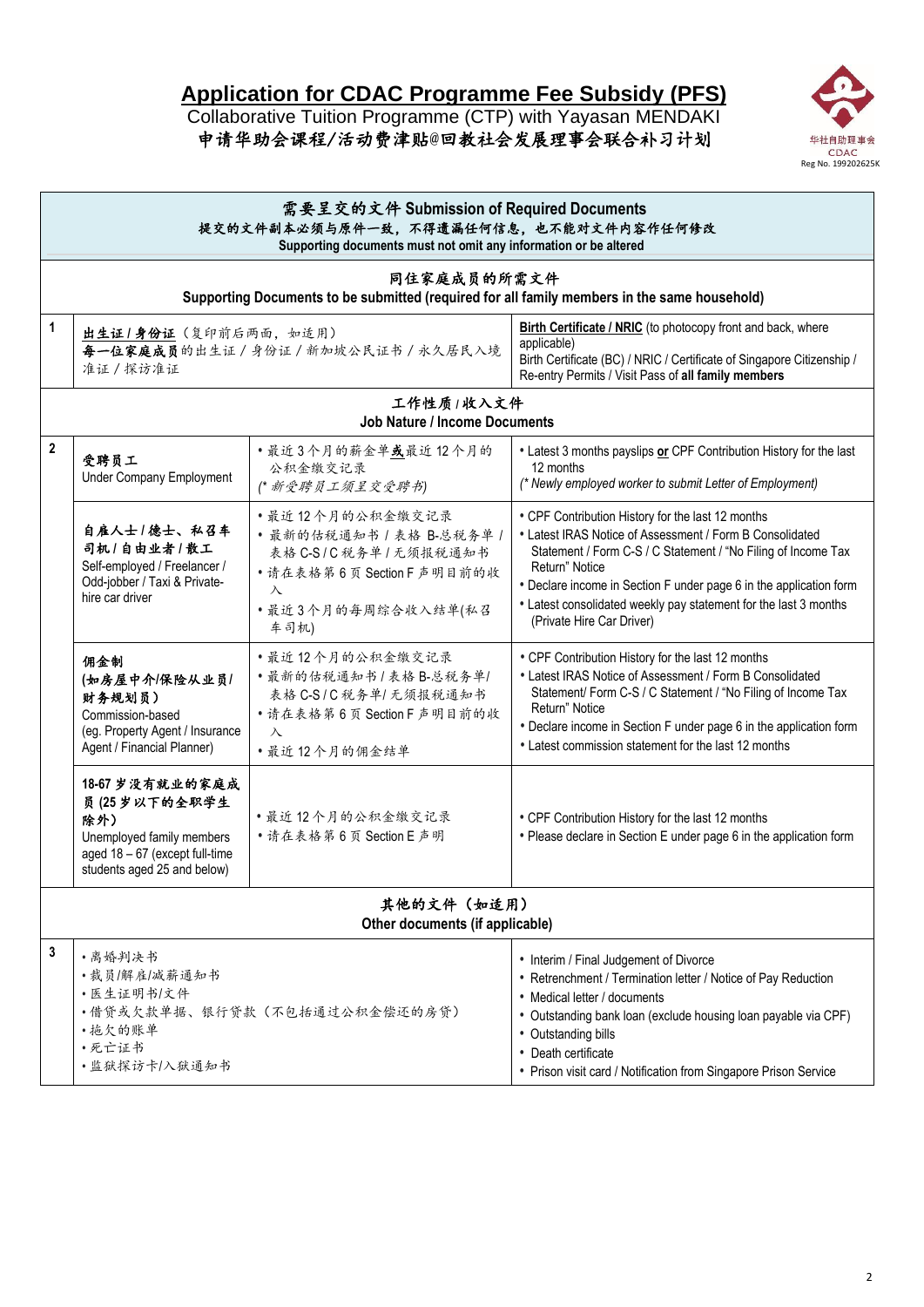## **Application for CDAC Programme Fee Subsidy (PFS)**

### Collaborative Tuition Programme (CTP) with Yayasan MENDAKI 申请华助会课程/活动费津贴@回教社会发展理事会联合补习计划



Reg No. 199202625K

**S/N:**

| SECTION A: 津贴申请学生的资料 PARTICULARS OF STUDENT APPLYING FOR SUBSIDY                                                                    |                                                          |                                                                                 |                                    |  |  |  |
|-------------------------------------------------------------------------------------------------------------------------------------|----------------------------------------------------------|---------------------------------------------------------------------------------|------------------------------------|--|--|--|
| 如果您有超过两个孩子需要申请津贴,请自行复印这一页。<br>If you are applying for subsidy for more than 2 children, please make additional copies of this page. |                                                          |                                                                                 |                                    |  |  |  |
| 第一位学生申请者 Student Applicant 1                                                                                                        |                                                          | 第二位学生申请者 Student Applicant 2                                                    |                                    |  |  |  |
| 姓名 Name (以出生证上的英文名为准 As in BC/NRIC)                                                                                                 |                                                          | 姓名 Name (以出生证上的英文名为准 As in BC/NRIC)                                             |                                    |  |  |  |
| 出生证/居民证号码 BC/NRIC No.                                                                                                               |                                                          | 出生证/居民证号码 BC/NRIC No.                                                           |                                    |  |  |  |
| 出生日期 Date of Birth                                                                                                                  |                                                          | 出生日期 Date of Birth                                                              |                                    |  |  |  |
| 出生地 Country of Birth                                                                                                                |                                                          | 出生地 Country of Birth                                                            |                                    |  |  |  |
| $\Box$ 男 Male                                                                                                                       | $\Box$ of Female                                         | $\Box$ 男 Male                                                                   | $\Box$ $\star$ Female              |  |  |  |
| 国籍 Nationality                                                                                                                      | 种族 Race                                                  | 国籍 Nationality                                                                  | 种族 Race                            |  |  |  |
| □公氏 Singapore Citizen                                                                                                               | □华族 Chinese                                              | □公民 Singapore Citizen                                                           | □华族 Chinese                        |  |  |  |
| □永久居民 Singapore PR                                                                                                                  | □欧亚裔 Eurasian                                            | □永久居民 Singapore PR                                                              | □欧亚裔 Eurasian                      |  |  |  |
| □其他 Others                                                                                                                          | □印度族 Indian                                              | □其他 Others                                                                      | □印度族 Indian                        |  |  |  |
| (请注明 Please specify:                                                                                                                | □马来族 Malay                                               | (请注明 Please specify:<br>□马来族 Malay                                              |                                    |  |  |  |
|                                                                                                                                     | □其他 Others (请注明 Please<br>specify)                       |                                                                                 | □其他 Others (请注明 Please<br>specify) |  |  |  |
| 就读学校 School (2022)                                                                                                                  | (请用英文填写完整的学校名称 Please write full school name in English) | 就读学校 School (2022)<br>(请用英文填写完整的学校名称 Please write full school name in English)  |                                    |  |  |  |
| 年级 Level (2022)                                                                                                                     |                                                          | 年级 Level (2022)                                                                 |                                    |  |  |  |
| 幼儿班 Kindergarten<br>$\Box$ K1<br>$\Box$ K2                                                                                          |                                                          | 幼儿班 Kindergarten<br>$QK1$ $QK2$                                                 |                                    |  |  |  |
| 小学 Primary Level<br>$\Box$ P1 $\Box$ P2 $\Box$ P3 $\Box$ P4 $\Box$ P5 $\Box$ P6                                                     |                                                          | 小学 Primary Level<br>$\Box$ P1 $\Box$ P2 $\Box$ P3 $\Box$ P4 $\Box$ P5 $\Box$ P6 |                                    |  |  |  |
| 中学 Secondary Level<br>$\Box$ S1 $\Box$ S2 $\Box$ S3 $\Box$ S4 $\Box$ S5                                                             |                                                          | 中学 Secondary Level<br>$\Box$ S1 $\Box$ S2 $\Box$ S3 $\Box$ S4 $\Box$ S5         |                                    |  |  |  |
| 源流 Stream<br>□快捷 Express                                                                                                            | □普通学术NA<br>□普通工艺NT                                       | 源流 Stream<br>□普通学术NA<br>□快捷 Express<br>□普通工艺 NT                                 |                                    |  |  |  |
| 学生的电邮地址 Student's Email Address                                                                                                     |                                                          | 学生的电邮地址 Student's Email Address                                                 |                                    |  |  |  |
| 只供机构使用 For official use                                                                                                             |                                                          |                                                                                 |                                    |  |  |  |
| $\overline{osc}$                                                                                                                    | V                                                        | R                                                                               | A                                  |  |  |  |
| <b>Existing tier:</b><br>Valid till:                                                                                                |                                                          |                                                                                 |                                    |  |  |  |
| No change to PFS tier                                                                                                               |                                                          |                                                                                 |                                    |  |  |  |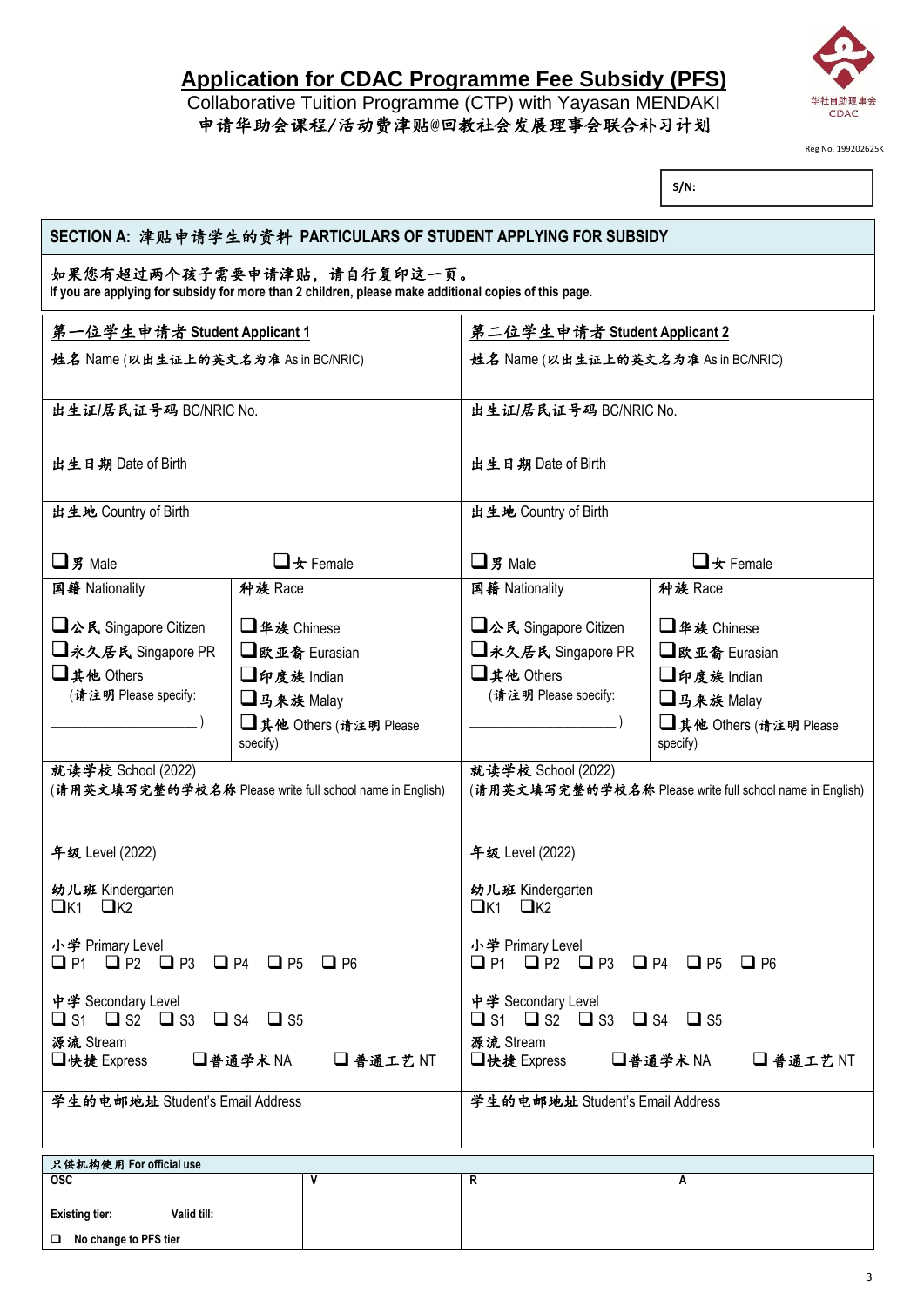| <b>SECTION B: 家庭资料 FAMILY INFORMATION</b> (请仔细填写所有的栏目 Please complete all required information) |                                                                  |                                                                            |  |                                                                                           |                                                                                                |                                |                                                                                              |               |  |
|-------------------------------------------------------------------------------------------------|------------------------------------------------------------------|----------------------------------------------------------------------------|--|-------------------------------------------------------------------------------------------|------------------------------------------------------------------------------------------------|--------------------------------|----------------------------------------------------------------------------------------------|---------------|--|
| 主要联络人                                                                                           | 姓名 Name                                                          |                                                                            |  |                                                                                           | 电邮 Email<br>手机 HP No.                                                                          |                                |                                                                                              |               |  |
| Main Contact                                                                                    | □父亲 Father                                                       | □母亲 Mother □监护人 Guardian (与学生申请者的关系 Relationship with student applicant)   |  |                                                                                           |                                                                                                |                                |                                                                                              |               |  |
|                                                                                                 | 父亲 FATHER / 监护人 GUARDIAN                                         |                                                                            |  |                                                                                           |                                                                                                |                                | 母亲 MOTHER / 监护人 GUARDIAN                                                                     |               |  |
|                                                                                                 | 姓名 Name (请填写身份证上的英文名 As in NRIC)                                 |                                                                            |  |                                                                                           |                                                                                                |                                | 姓名 Name (请填写身份证上的英文名 As in NRIC)                                                             |               |  |
| 出生地 Country of Birth                                                                            |                                                                  | 出生日期 Date of Birth                                                         |  |                                                                                           | 出生地 Country of Birth                                                                           |                                | 出生日期 Date of Birth                                                                           |               |  |
|                                                                                                 |                                                                  | □公民 Singapore Citizen □永久居民 Singapore PR                                   |  |                                                                                           |                                                                                                |                                | □公民 Singapore Citizen □永久居民 Singapore PR<br>□其他 Others (请注明 Please specify)_________________ |               |  |
|                                                                                                 | 身份证/探访准证号码 NRIC No. / Visit Pass No.                             |                                                                            |  |                                                                                           |                                                                                                |                                | 身份证/探访准证号码 NRIC No. / Visit Pass No.                                                         |               |  |
|                                                                                                 |                                                                  | □粉红色 Pink □蓝色 Blue □其他 Others                                              |  |                                                                                           |                                                                                                |                                | □粉红色 Pink □蓝色 Blue □其他 Others                                                                |               |  |
| □ 华族 Chinese                                                                                    | □ 其他 Others (请注明 Please state)________________                   |                                                                            |  |                                                                                           | □ 华族 Chinese                                                                                   | □ 其他 Others (请注明 Please state) |                                                                                              |               |  |
|                                                                                                 | Marital Status 口分居 Separated 口丧偶 Widowed                         | 婚姻状况 □单身 Single □已婚 Married □离婚 Divorced                                   |  |                                                                                           | 婚姻状况 □单身 Single □已婚 Married □离婚 Divorced<br><b>Marital Status</b><br>□分居 Separated □丧偶 Widowed |                                |                                                                                              |               |  |
| 联络资料 Contact Details<br>住家 Home No.<br>手机 HP No.                                                |                                                                  | the control of the control of the control of the control of the control of |  | 联络资料 Contact Details<br>住家 Home No.<br>手机 HP No.                                          |                                                                                                |                                |                                                                                              |               |  |
|                                                                                                 | 就业情况 Employment / Job Nature                                     |                                                                            |  | 就业情况 Employment / Job Nature                                                              |                                                                                                |                                |                                                                                              |               |  |
|                                                                                                 |                                                                  | □ 受雇人士 On Employment □ 自雇人士 Self-employed                                  |  | □ 受雇人士 On Employment □ 自雇人士 Self-employed                                                 |                                                                                                |                                |                                                                                              |               |  |
|                                                                                                 | □ 散工 Odd job □ 无业 Unemployed                                     |                                                                            |  | □ 散工 Odd job □ 无业 Unemployed                                                              |                                                                                                |                                |                                                                                              |               |  |
|                                                                                                 | 职衔 Position Held / 公司性质 Nature of Business                       |                                                                            |  |                                                                                           |                                                                                                |                                | 职衔 Position Held / 公司性质 Nature of Business                                                   |               |  |
|                                                                                                 | 雇主/公司名称 Name of Employer / Company                               | (包括自雇人士和合伙公司 including Self-employed & Partnership)                        |  | 雇主/公司名称 Name of Employer / Company<br>(包括自雇人士和合伙公司 including Self-employed & Partnership) |                                                                                                |                                |                                                                                              |               |  |
| 雇主/公司地址 Company / Trade Address                                                                 |                                                                  |                                                                            |  |                                                                                           | 雇主/公司地址 Company / Trade Address                                                                |                                |                                                                                              |               |  |
| 月薪 Monthly Gross Income (未扣公积金 before CPF contribution)<br>\$                                   |                                                                  |                                                                            |  |                                                                                           | 月薪 Monthly Gross Income (未扣公积金 before CPF contribution)<br>\$                                  |                                |                                                                                              |               |  |
| 住家地址 Home Address<br>(以身份证为准 As in NRIC)                                                        |                                                                  |                                                                            |  |                                                                                           |                                                                                                |                                |                                                                                              |               |  |
|                                                                                                 | 收信地址 Mailing Address<br>(若与住家地址不同If different from home address) |                                                                            |  |                                                                                           |                                                                                                |                                |                                                                                              |               |  |
| ess                                                                                             | 姓名 Name (as in BC / NRIC)<br>(无须填写学生申请者和父母)                      | 出生证/<br>身份证号码                                                              |  | 出生日期                                                                                      | 与学生申请<br>者的关系                                                                                  |                                | 职业与公司名称<br>就读学校和年级                                                                           | 月薪<br>Monthly |  |

| address<br>员<br>成<br>same<br>庭 | 姓名 Name (as in BC / NRIC)<br>(无须填写学生申请者和父母)<br>(Need not include student applicants &<br>parents) | 出生证/<br>身份证号码<br>BC / NRIC No. | 出生日期<br>Date of Birth | 与字 王 甲 3<br>者的关系<br>Relationship with<br><b>Student Applicant</b> | 挑业与公可名称<br>就读学校和年级<br>Occupation / Company /<br>School & Level | 月新<br>Monthly<br>Gross<br>Income \$ |
|--------------------------------|---------------------------------------------------------------------------------------------------|--------------------------------|-----------------------|-------------------------------------------------------------------|----------------------------------------------------------------|-------------------------------------|
| 突<br>under<br>珆                |                                                                                                   |                                |                       |                                                                   |                                                                |                                     |
| 住<br>叵                         |                                                                                                   |                                |                       |                                                                   |                                                                |                                     |
| Other members<br>奇<br>其        |                                                                                                   |                                |                       |                                                                   |                                                                |                                     |
|                                |                                                                                                   |                                |                       |                                                                   |                                                                |                                     |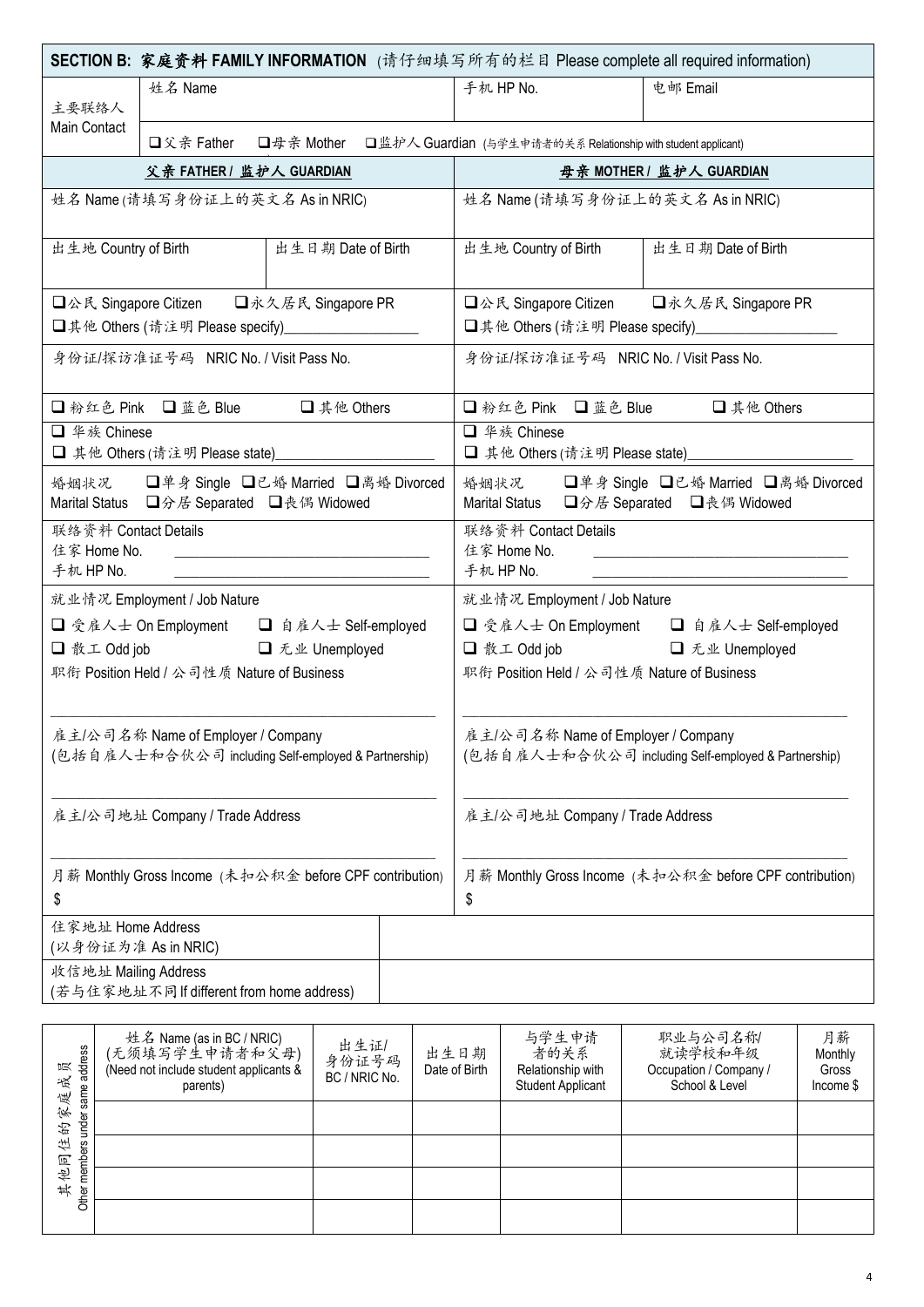| SECTION C: 其他相关资料 OTHER INFORMATION                           |                                                                               |                                                                                                                                                                                    |                                  |                                     |  |                                    |  |  |
|---------------------------------------------------------------|-------------------------------------------------------------------------------|------------------------------------------------------------------------------------------------------------------------------------------------------------------------------------|----------------------------------|-------------------------------------|--|------------------------------------|--|--|
|                                                               | □ 组屋<br><b>HDB Flat</b>                                                       | $\Box$ 1-Room $\Box$ 2-Room $\Box$ 3-Room $\Box$ 4-Room $\Box$ 5-Room<br>$\Box$ E-Flat $\Box$ EC                                                                                   |                                  |                                     |  |                                    |  |  |
| 住屋类别<br>Housing Type                                          | □ 非组屋<br>Non-HDB Flat                                                         | □ 私人公寓<br>Private<br>Condominium                                                                                                                                                   | □ 有地住宅<br><b>Landed Property</b> | □其他(请注明)<br>Others (Please specify) |  |                                    |  |  |
|                                                               | □ 购买 Owned                                                                    |                                                                                                                                                                                    |                                  | □ 租赁 Rented                         |  | □其他(请注明)<br>Others, please specify |  |  |
| 住屋拥有权<br>Housing<br>Ownership                                 | □ 已付清贷款<br>Loan fully paid                                                    | □还在支付贷款<br>Still paying loan<br>现金 Cash \$______<br>公积金 CPF \$                                                                                                                     | □继承物业<br>Inherited<br>Property   | □每月租金<br>Rental per month \$        |  |                                    |  |  |
|                                                               |                                                                               | 您是否有拥车? Do you own a car? □ 没有 No                                                                                                                                                  | □ 有 Yes                          | □新车 New Car                         |  | □ 二手车 Second-hand Car              |  |  |
| 拥车                                                            | 拥车原因 Reason for owning a car (请说明 Please state): ___________                  |                                                                                                                                                                                    |                                  |                                     |  |                                    |  |  |
| Car                                                           | 如果您有车,请提供以下资料<br>If you own a car, please provide the following details:      |                                                                                                                                                                                    |                                  |                                     |  |                                    |  |  |
| Ownership                                                     | 车款 Car Model                                                                  | 有效拥车证年份<br>购买年份<br>Year of Purchase<br>Year of COE expiry                                                                                                                          |                                  | 每月贷款<br>Monthly Loan \$             |  | 每月拥车开销<br>Monthly Car Expenses \$  |  |  |
| 雇请帮佣<br><b>Hiring Maid</b>                                    | □没有No                                                                         | □ 有 Yes 雇请帮佣原因 Reason for hiring maid : ____________________                                                                                                                       |                                  |                                     |  |                                    |  |  |
|                                                               |                                                                               | 您的家庭目前是否有拖欠任何费用?如有,请在下方提供详情(请附上欠款单据副本)<br>Does your family have any arrears or outstanding bills? If yes, please provide details below and attach a copy of the arrears indicated. |                                  |                                     |  |                                    |  |  |
|                                                               | 拖欠的费用 Arrears / Outstanding bills:                                            |                                                                                                                                                                                    |                                  |                                     |  |                                    |  |  |
| 总数 Total Amount<br>\$                                         |                                                                               |                                                                                                                                                                                    |                                  |                                     |  |                                    |  |  |
|                                                               |                                                                               |                                                                                                                                                                                    |                                  |                                     |  |                                    |  |  |
| SECTION D: 其他收入来源 OTHER SOURCES OF INCOME (如适用 IF APPLICABLE) |                                                                               |                                                                                                                                                                                    |                                  |                                     |  |                                    |  |  |
|                                                               | 赡养费 Maintenance fee (法院判定的每月赡养费 Monthly Maintenance fee by Court Order)<br>\$ |                                                                                                                                                                                    |                                  |                                     |  |                                    |  |  |
|                                                               | 实际收到的赡养费 Actual amount received<br>\$                                         |                                                                                                                                                                                    |                                  |                                     |  |                                    |  |  |
| 如果您没有收到前配偶的赡养费,请注明从什么时候开始(月/年份)                               |                                                                               |                                                                                                                                                                                    |                                  |                                     |  |                                    |  |  |

| 实际收到的赡养费 Actual amount received                                                                                                                                                                                   | \$                                             |                         |          |            |          |
|-------------------------------------------------------------------------------------------------------------------------------------------------------------------------------------------------------------------|------------------------------------------------|-------------------------|----------|------------|----------|
| 如果您没有收到前配偶的赡养费,请注明从什么时候开始(月/年份)<br>If you have not been receiving maintenance fee from your ex-spouse, please state since when (mth / yr)                                                                         |                                                | $($ 月 Mth)              | $(*FYr)$ |            |          |
| 租金收入 Rental income (请呈交出租合约的副本 Please provide a copy of tenancy agreement)                                                                                                                                        |                                                |                         | \$       |            |          |
| 出租房子/房间的地址 Address of the house / room rented out                                                                                                                                                                 |                                                | 出租期 Rental Period       |          |            |          |
|                                                                                                                                                                                                                   |                                                | $($ 月 Mth $)$<br>从 From | 至 To     | $($ 月 Mth) | $(*FYr)$ |
| 每月所收到的公积金退休金 / 抚恤金 Monthly payout from CPF Retirement Account / Pension                                                                                                                                           |                                                | \$                      |          |            |          |
| 其他收入 Other Income (请注明 Please specify):                                                                                                                                                                           |                                                |                         | \$       |            |          |
| 有其他机构或个人为您的家庭提供经济援助吗? 如'有'请填写以下详情及附上相关的文件<br>Are you receiving financial assistance from other organisations or persons? If 'Yes', please fill in the following information and attach the relevant<br>documents. |                                                |                         |          |            |          |
| 援助机构名称或个人姓名                                                                                                                                                                                                       | 电话号码                                           | 援助种类及金额                 |          |            | 期限和日期    |
| Name of Organisation / Person                                                                                                                                                                                     | Type of Assistance & Amount<br>Period and Date |                         |          |            |          |
|                                                                                                                                                                                                                   |                                                |                         |          |            |          |
|                                                                                                                                                                                                                   |                                                |                         |          |            |          |
|                                                                                                                                                                                                                   |                                                |                         |          |            |          |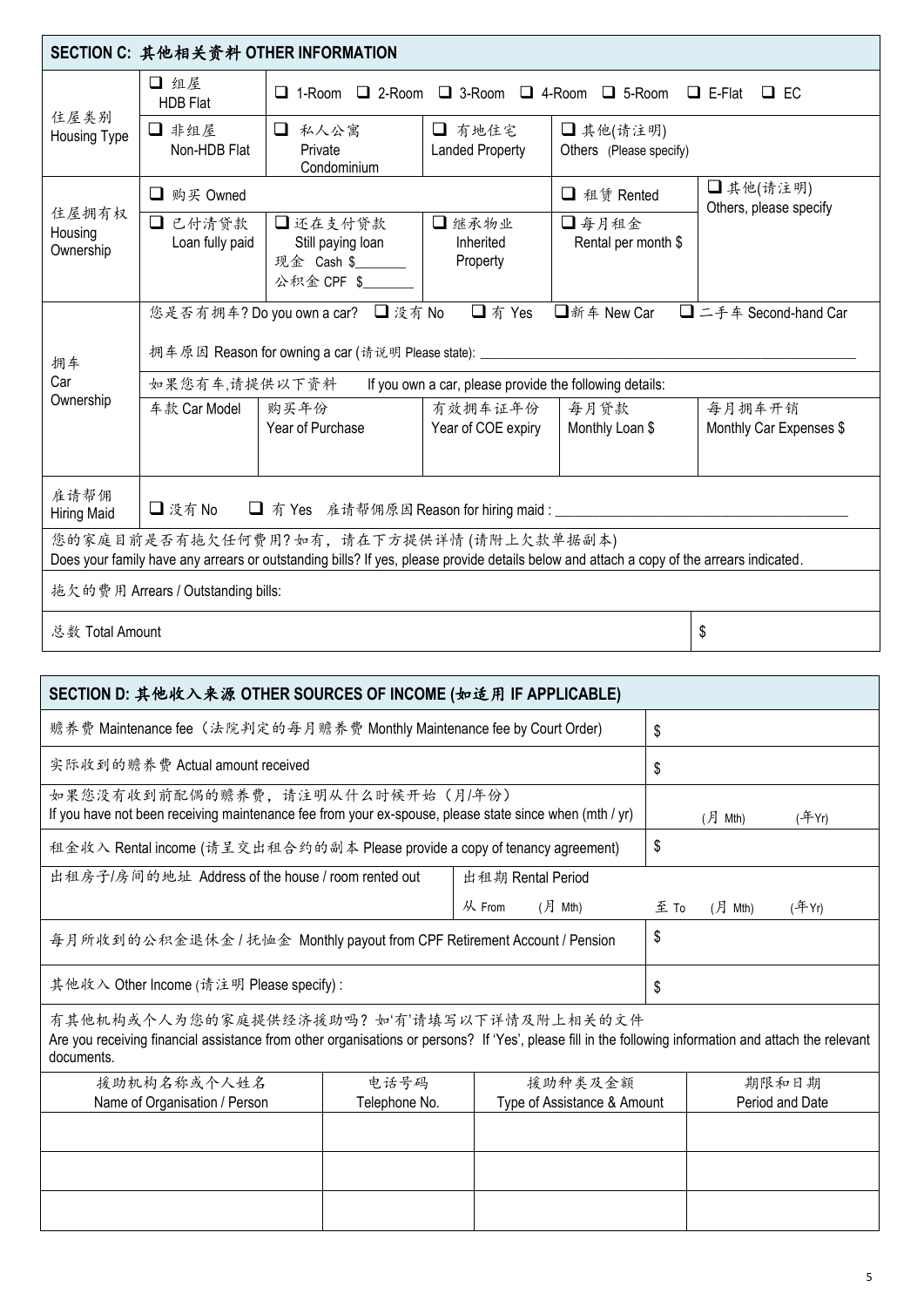| SECTION E: 年龄介于 18-67 岁没有就业的家庭成员声明(如适用)<br>DECLARATION OF UNEMPLOYED FAMILY MEMBERS WHO ARE 18-67 YEARS OLD (IF APPLICABLE) |                   |                                                                           |                                                                                                               |                           |  |  |  |  |
|-----------------------------------------------------------------------------------------------------------------------------|-------------------|---------------------------------------------------------------------------|---------------------------------------------------------------------------------------------------------------|---------------------------|--|--|--|--|
| 英文姓名<br>Name                                                                                                                | 身份证号码<br>NRIC No. | 失业了多久<br>(注明几年/几月)<br>Period of Unemployment<br>(state no.of years/month) | 无业原因(如:家庭主妇、辞职、<br>被裁退、退休、健康理由等)<br>Reason for unemployment (eg.<br>housewife, retrenched, resigned, retired) | 签名/日期<br>Signature / Date |  |  |  |  |
|                                                                                                                             |                   |                                                                           |                                                                                                               |                           |  |  |  |  |
|                                                                                                                             |                   |                                                                           |                                                                                                               |                           |  |  |  |  |
|                                                                                                                             |                   |                                                                           |                                                                                                               |                           |  |  |  |  |

| SECTION F: 自雇人士声明 DECLARATION OF SELF-EMPLOYED FAMILY MEMBERS (如适用 IF APPLICABLE) |          |                         |                               |                  |  |  |  |  |
|-----------------------------------------------------------------------------------|----------|-------------------------|-------------------------------|------------------|--|--|--|--|
| 英文姓名                                                                              | 身份证号码    | 自雇的业务性质                 | 目前的月薪                         | 签名/日期            |  |  |  |  |
| Name                                                                              | NRIC No. | Type of Self-Employment | <b>Current Monthly Income</b> | Signature / Date |  |  |  |  |
|                                                                                   |          |                         |                               |                  |  |  |  |  |
|                                                                                   |          |                         |                               |                  |  |  |  |  |
|                                                                                   |          |                         |                               |                  |  |  |  |  |

|   | 家长须知<br><b>Important Notes to Parents</b>                               |   |                                                                                                                                                                                                                                                                               |  |  |  |  |
|---|-------------------------------------------------------------------------|---|-------------------------------------------------------------------------------------------------------------------------------------------------------------------------------------------------------------------------------------------------------------------------------|--|--|--|--|
| ↘ | 即使您的孩子的课程/活动费津贴已获批准,这并不保证<br>您的孩子一定会被分配学额,因为这也必须取决于个别课<br>程/活动的收生条件和学额。 | ≻ | Although your child is granted the Programme Fee Subsidy,<br>his/her admission to CDAC's tuition and student-related<br>programmes will be subjected to the respective programmes'<br>eligibility criteria and vacancies available.                                           |  |  |  |  |
|   | 如果您的孩子在不同的自助团体上同一个科目的补习班,<br>华助会只提供一个班的津贴。                              | ➤ | If your child attends tuition of the same subject in different Self-<br>Help Groups' tuition programmes, CDAC will only subsidise the<br>subject for one class.                                                                                                               |  |  |  |  |
| ⋗ | 您孩子所享有的课程/活动费津贴将随着您家庭收入的改<br>变而调整。如果您的家庭收入有所改变, 华助会将有权力<br>调整您孩子的津贴。    | ➤ | The Programme Fee Subsidy awarded to your child is based<br>on our assessment of your monthly household/per capita<br>income in our records. CDAC reserves the right to amend the<br>subsidy level accordingly if there is any subsequent change to<br>your household income. |  |  |  |  |
|   | 学生的课程/活动出席率如果低于80%,津贴资格与学额将<br>可能被取消。                                   | ➤ | Student who failed to achieve 80% attendance may result in<br>the termination of subsidy and tuition place.                                                                                                                                                                   |  |  |  |  |

请完成下一页(**Section G**) 并附上签名 **Please complete and sign Section G on the next page**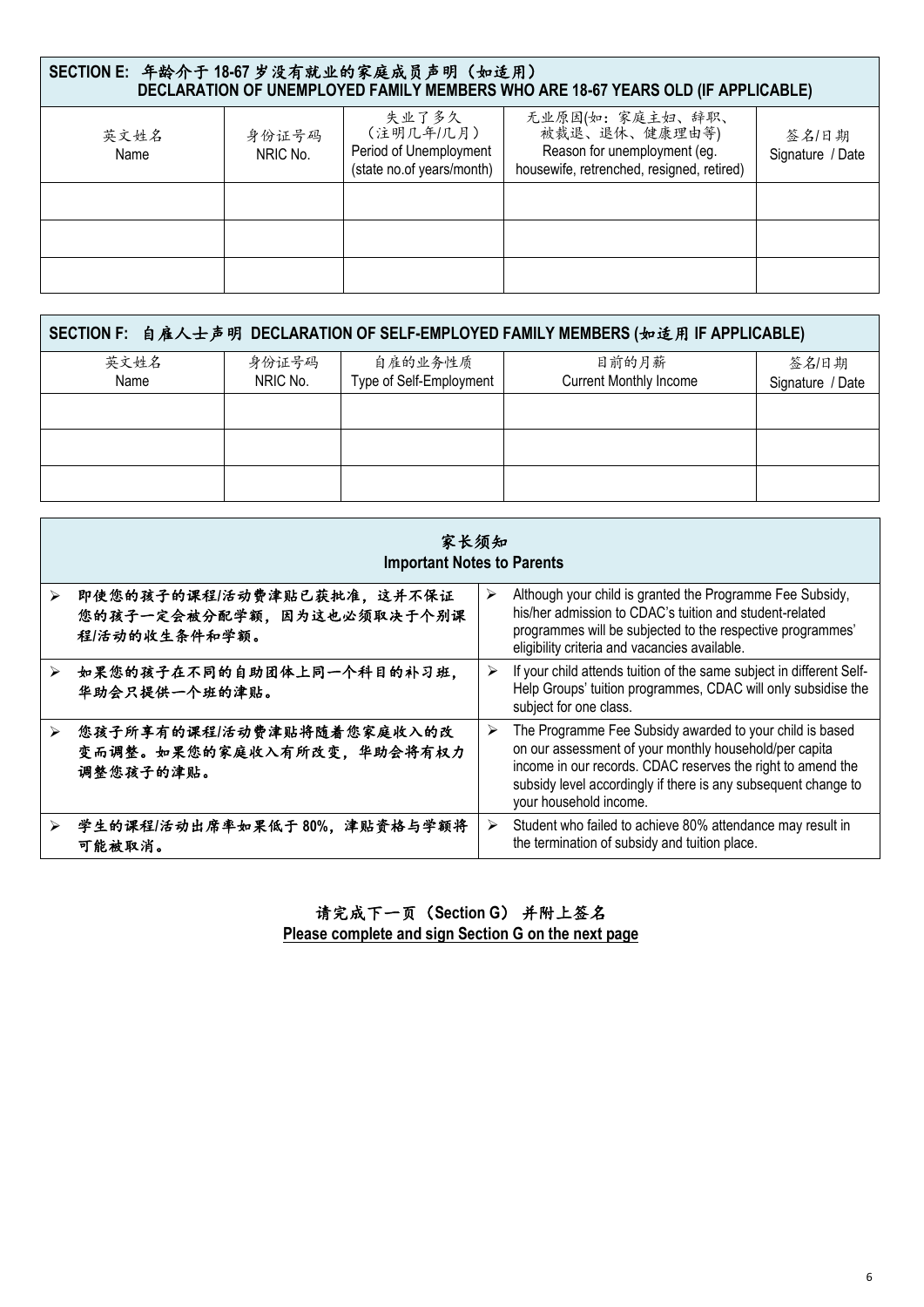## **SECTION G:** 声明同意书 **DECLARATION AND CONSENT**

请仔细阅读以下的每个栏目,并在打勾。没在栏目上打勾的申请表格将被退回给申请者

Please read the following columns carefully and tick  $\boxtimes$  accordingly. The application form will be returned to the applicant if any of the columns are not ticked ⊠

|        | 明 Declaration                                                                                                                                                                                                       |   |                                                                                                                                                                                                                                                                                                                                                                                                                                                                                                                                                                                                                                                                                                          |  |  |  |  |  |
|--------|---------------------------------------------------------------------------------------------------------------------------------------------------------------------------------------------------------------------|---|----------------------------------------------------------------------------------------------------------------------------------------------------------------------------------------------------------------------------------------------------------------------------------------------------------------------------------------------------------------------------------------------------------------------------------------------------------------------------------------------------------------------------------------------------------------------------------------------------------------------------------------------------------------------------------------------------------|--|--|--|--|--|
| П      | 我确认表格和所提供的资料及附上的文件副本全部属<br>实。如有虚报,我会承担提供不确实资料的所有后<br>果,包括让华助会终止我孩子的学额、终止津贴资格<br>并将已获的津贴全数退还华助会。                                                                                                                     | ∩ | I declare that the information provided in this application form and<br>supporting documents are true. If the information is found to be<br>untrue or incorrect, my children's programme places will be<br>terminated, the Programme Fee subsidy status will be revoked and<br>subsidised fees will be refunded to CDAC.                                                                                                                                                                                                                                                                                                                                                                                 |  |  |  |  |  |
| ◻      | 我声明,我本身及我家人的个人资料是合法和准确<br>的。此外, 我已获得每个人的授权, 成为他们的合法<br>代表。我也获得每个人的同意,可披露其个人资料,<br>以处理这项申请。                                                                                                                          | ∩ | I declare that the personal data of all individuals including myself<br>are legitimate and accurate, that I am validly acting on behalf of<br>and have authority from each of these individuals, and that I have<br>obtained these individuals' consent to disclose their personal data<br>for the purpose of processing this application.                                                                                                                                                                                                                                                                                                                                                               |  |  |  |  |  |
|        | 同意 Consent                                                                                                                                                                                                          |   |                                                                                                                                                                                                                                                                                                                                                                                                                                                                                                                                                                                                                                                                                                          |  |  |  |  |  |
| ⊓      | 我理解并同意华助会将保留我所提供的个人资料,严<br>格用于华助会项目和服务的处理,管理和更新用途。<br>以此目的,若有需要,华助会可能会向其他合作伙伴<br>或机构透露我的资料。我也同意华助会使用我所提供<br>的资料,通过数码或非数码方式,提供有关华助会项<br>目、援助计划和其他相关活动的信息。若活动上安排<br>摄影兼/或录像, 华助会有权在社交媒体或其他公众平<br>台上分享这些活动照片和影像以作宣传用途。 | ∩ | I understand and consent that the personal information which I<br>have provided will be retained and used strictly for processing,<br>managing and updating on the CDAC's programmes and<br>services. Information may be disclosed to other partners and<br>agencies for this purpose. I also consent to CDAC using this<br>information to inform me on other assistance and support<br>provided by CDAC, other partners and agencies through<br>digital or non-digital means. Where activities that involve<br>photography/videography, CDAC reserves the right to use these<br>images taken during the activities for publicity and<br>promotional purposes on media platforms, public or<br>otherwise |  |  |  |  |  |
| $\Box$ | 我同意并授权华助会在必要时向教育部以及其他相<br>关机构或人士索取或查证我所提供的资料。                                                                                                                                                                       | П | I agree and authorise CDAC to request for or verify information on<br>my children and family with the Ministry of Education and any other<br>entity when necessary.                                                                                                                                                                                                                                                                                                                                                                                                                                                                                                                                      |  |  |  |  |  |

|                                                                                                                                  | 宣传 Publicity                                                                                                                                                      |  |                                                        |  |                                    |    |                            |  |
|----------------------------------------------------------------------------------------------------------------------------------|-------------------------------------------------------------------------------------------------------------------------------------------------------------------|--|--------------------------------------------------------|--|------------------------------------|----|----------------------------|--|
|                                                                                                                                  | 我愿意接收以下所选中心的项目、援助计划和其他活动的信息。<br>I would like to receive publicity information on programmes, schemes, events and activities of the following preferred centre(s). |  |                                                        |  |                                    |    |                            |  |
|                                                                                                                                  |                                                                                                                                                                   |  | 选择中心(最多可选择三所)Preferred Centre (please choose up to 3): |  |                                    |    |                            |  |
|                                                                                                                                  | 华助会@ 宏茂桥<br>CDAC@ Ang Mo Kio                                                                                                                                      |  | □ 华助会@裕廊<br>CDAC@ Jurong                               |  | □ 华助会@盛港<br>CDAC@ Sengkang         |    | 华助会@大巴窑<br>CDAC@ Toa Payoh |  |
|                                                                                                                                  | 华助会@ 勿洛<br>CDAC@ Bedok                                                                                                                                            |  | □ 华助会@榜鹅<br>CDAC@ Punggol                              |  | □ 华助会@淡滨尼<br>CDAC@ Tampines        |    | 华助会@兀兰<br>CDAC@ Woodlands  |  |
|                                                                                                                                  | 华助会@武吉班让<br>CDAC@ Bukit Panjang                                                                                                                                   |  | □ 华助会@ 红山<br>CDAC@ Redhill                             |  | □ 华助会@丹戎加东<br>CDAC@ Tanjong Katong | П. | 华助会@ 油池<br>CDAC@ Yew Tee   |  |
|                                                                                                                                  | 自助团体联合中心(位于义顺)Vibrance @ Yishun                                                                                                                                   |  |                                                        |  |                                    |    |                            |  |
| 我不愿意接收任何有关的项目、援助计划和其他活动的信息。<br>I do not wish to receive any publicity information on programmes, schemes, events and activities. |                                                                                                                                                                   |  |                                                        |  |                                    |    |                            |  |
|                                                                                                                                  | 家长/监护人姓名<br>Name of Parent/Guardian                                                                                                                               |  |                                                        |  | 茶名<br><b>Signature</b>             |    | 日期<br>Date                 |  |